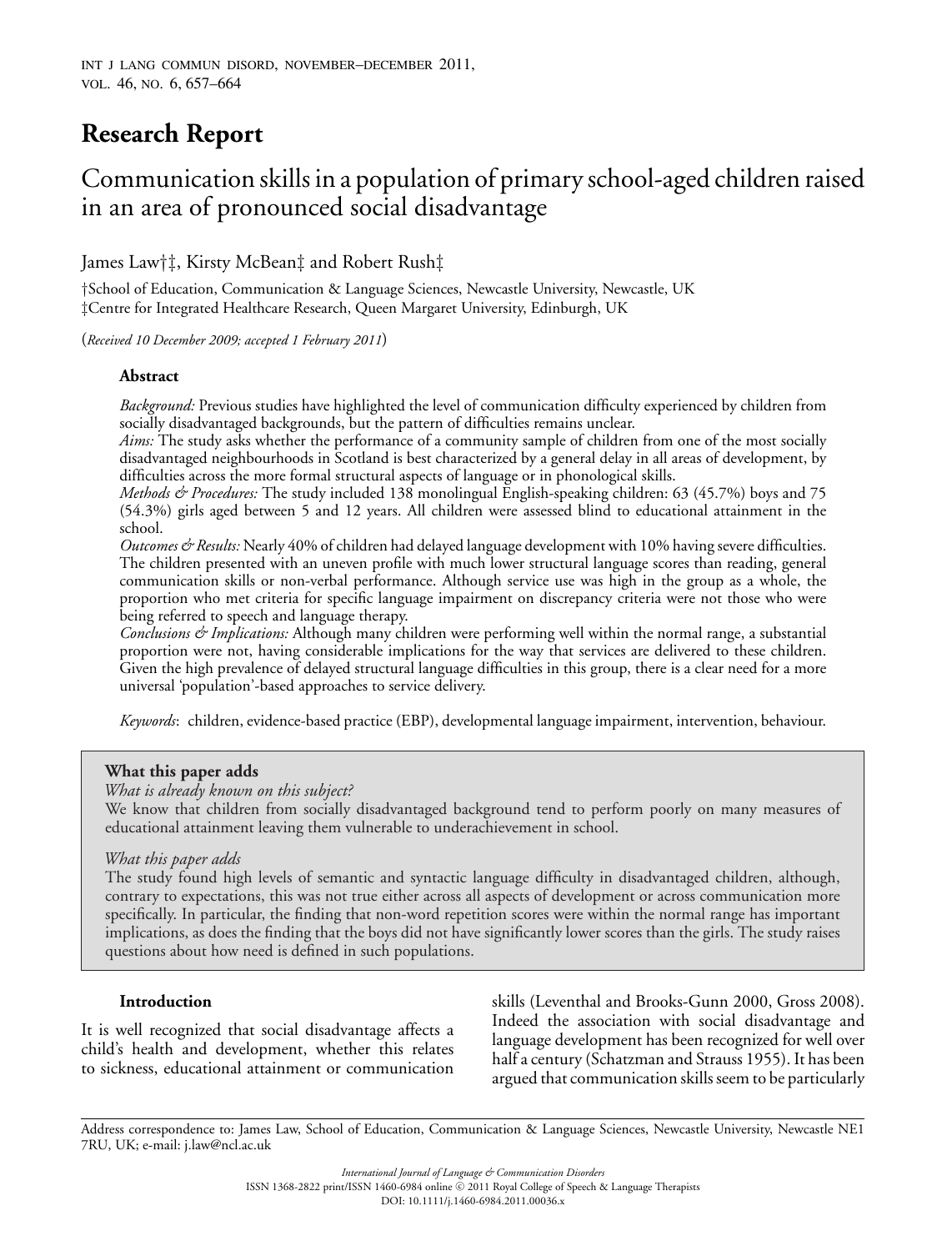sensitive to the role played by parental input, particularly in the early years (Hart and Risley 1995) although it remains unclear whether we should anticipate a consistent level of difficulty across all areas of communication development or whether some areas are more sensitive to limited exposure than others. For example, a case has been made that restricted input has a particular impact on phonological skills (Burt *et al.* 1999, Robertson 1998) and that there may be something about the nature of the linguistic environment, specifically the way that activities are structured to draw the attention of the children to the structural features of language which makes the difference (Tunmer and Hoover 1992). Thus, if those in the child's immediate environment foster phonological processing skills, drawing the child's attention to rhymes, alliteration etc., it would be reasonable to assume that such children would become more proficient in language. There is also some suggestion that the relationship between socioeconomic status and phonological processing may be sensitive to age, the relationship becoming stronger over time for high socio-economic status but not low socio-economic status groups (McDowell *et al.* 2007). There has been a longstanding difference of opinion deriving from some of the earliest debates about the relative roles of vocabulary and narrative skills (Bernstein 1970, Labov 1972). Some have suggested that narrative skill is the best predictor of outcomes for the children with specific language impairment (SLI) (Bishop and Edmundson 1987), others that, while narrative is a significant predictor of preschool outcomes for children with poor language development associated with social disadvantage, oral vocabulary is a more useful predictor in children with SLI (Fazio *et al.* 1996). Much less is known about the development of pragmatic skills in relation to social disadvantage. While it might be anticipated that these skills would also be differentially affected given the nature of the reported input and, although there is evidence for an association between pragmatic and behaviour difficulties (Gilmour *et al.* 2004), this has never been examined systematically in a group of unreferred children. The process by which communication skills are elicited is almost certainly central to the profiles reported. While it is clear that test performance is likely to be closely associated with maternal education levels (Dollaghan *et al.* 1999), relatively little progress has been made trying to identify a 'knowledge independent' measure, although non-word repetition has been proposed as a potential candidate (Dollaghan and Campbell 1998).

One study that has tried to unpick some of these issues followed a group of over 200 socially disadvantaged primary school children between 3 and 5 years (Locke *et al.* 2002, Locke and Ginsborg 2003). These authors concluded not only that children had much

higher levels of language difficulties than would be anticipated for their age, but also that language skills were affected more than non-verbal performance and that the discrepancy between language and IQ widened over time for the boys in particular. The proportion of children with language skills falling outside the normal range (i.e. below the 16th centile) was 56% at 3 years with 9.4% achieving scores two or more standard deviations (SDs) below the mean, figures corroborated by a more recent study which showed reporting 49% and 10% respectively in a population of 3 year olds (King *et al.* 2005). The figures from these studies have implications for the understanding of the development of universal services and have fed back into the process of developing both policy and services for this group of children (Bercow 2008). Whether such discrepancies are a function of deviance or difference remains something of a moot point (Wells 1985) but they clearly have potentially enormous implications for the development of services for these children.

The present study was set up to revisit the issue of the relationship between communication and social disadvantage. It extends the analysis of Locke *et al.* (2002) by widening both the range of measures adopted to include boarder communication skills, narrative skills and non-word repetition and the age at which they were elicited. We were also interested in exploring this relationship in relation to gender. For many years it has been assumed that boys developed language much more slowly than girls but at odds with findings which draw on large-scale cohort data (Law *et al.* 2010).

## *Research questions*

- To what extent do the language and non-verbal skills of a group of socially disadvantaged children reflect those of the population as a whole?
- To what extent does the pattern of language difficulties differ relative to gender?

## **Methods**

#### *Participants*

One hundred and sixty-seven pupils were assessed as part of a whole school audit of language and communication skills in a primary school in the south-east of Scotland during 2009. The school is located within one of the areas of highest deprivation in Scotland with 96.9% of children included in the study living in an area within the first quintile on the Scottish Index of Multiple Deprivation (SIMD) (2006). The SIMD is a composite measure of social status that is both widely used in reporting service access and is readily available. Twentynine children had English as an additional language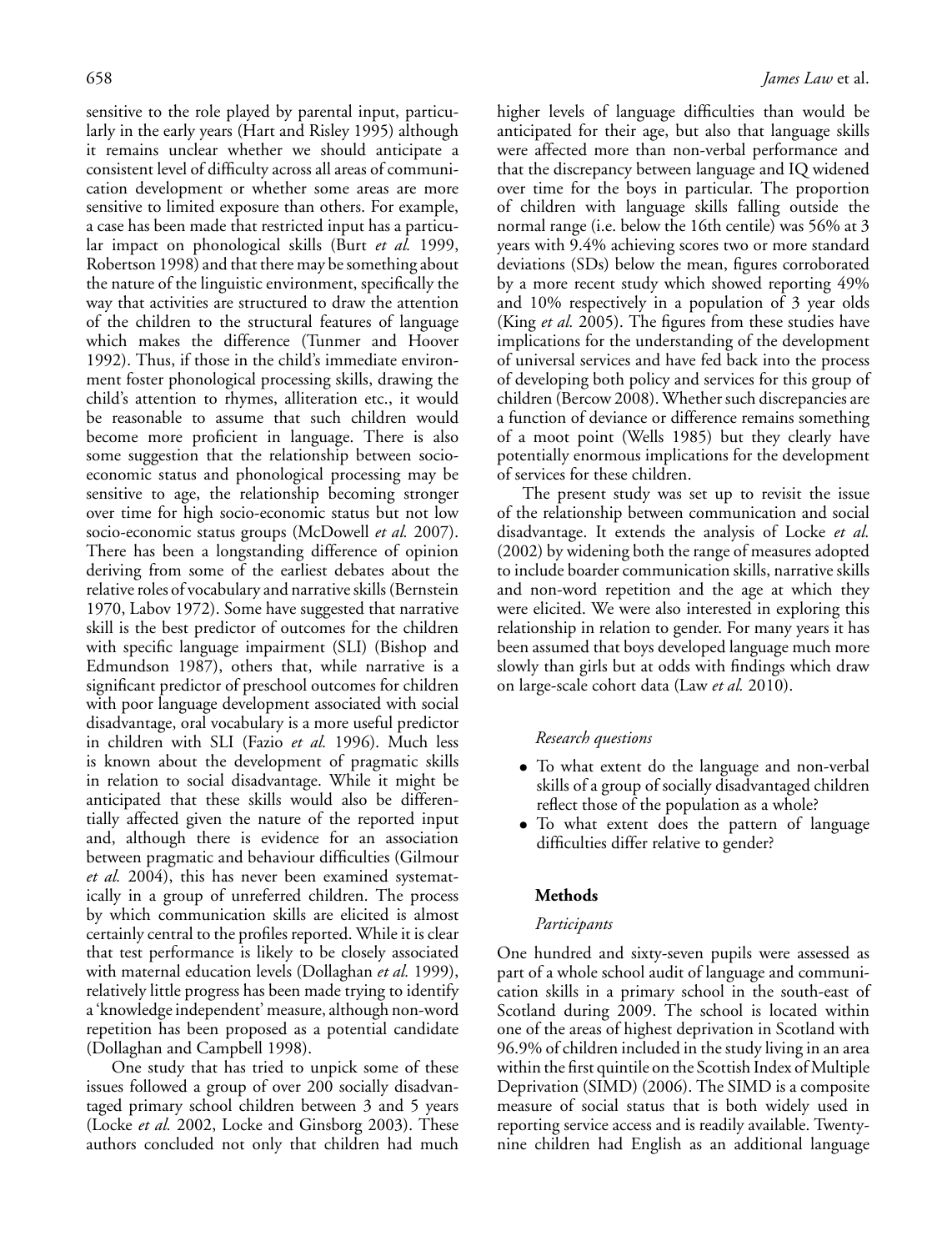and were excluded from this study regardless of ability. This left a sample of 138 children, aged between 5 and 12 years, which consisted of 63 (45.7%) boys and 75 (54.3%) girls. The mean age of the children was 107.2 months (range  $64-158$  months,  $SD = 23.6$  months). There were seven classes with a range of 17–23 children in each class. The overall level of need in the school was high with 44 (31.96%) of the children recorded as having additional support needs. There were 14 (10.1%) 'looked after' children, 32 (23.2%) children were having support for their behaviour, 16 (11.6%) had been referred to speech and language therapy, 7 (5.1%) to occupational therapy, 10 (7.2%) to community child health services and  $34$  (24.6%) had a social worker.

## *Procedure*

The children were assessed in the majority of cases in single 90-min session by a psychologist with specific training in the use of psychometric measures. In 11% of cases the assessments were split into two sessions if it was felt that this was more appropriate for a given child. The assessor was blind to referral status for additional support or information pertaining to any medical diagnosis that the child might have received. The study was carried out with the active engagement of the head teacher and staff. All parents were informed about the project by school newsletter and given the chance to opt out of the project.

## *Measures*

# *The Clinical Evaluation of Language Fundamentals, Fourth UK Edition (CELF-IV) (* Semel *et al.* 2006)

This test has differentiated subtests for children above and below 8 years of age. Those used for children between 5 and 8 years were Concepts and Following Directions; Word Structure; Recalling Sentences; Formulated Sentences; Word Classes— Receptive and Sentence Structure. The subtests used for children between 9 and 12 years were Concepts and Following Directions; Recalling Sentences; Formulated Sentences; and Word Classes. In addition the children were assessed on:-

- The British Picture Vocabulary Scale (BPVS) (Dunn *et al.* 1997).
- The Expression, Reception and Recall of Narrative Instrument (ERRNI) (Bishop 2004).
- The Children's Communication Checklist (CCC-2) (Bishop 2003).
- Children's Test of Non word Repetition (CNRep) (Gathercole and Badderly 1996).
- Test of Word Reading Efficiency (TOWRE) (Torgeson *et al.* 1999).
- Wechsler Abbreviated Scale of Intelligence (WASI) (Wechsler 1999).

In addition the children's teachers completed the Strengths and Difficulties Questionnaire, the details of which are reported elsewhere (Law *et al.* 2010).

## **Results**

Table 1 shows the mean scores on the CELF-IV Core Language, Receptive Language and Expressive Language composites along with the standard score for the BPVS. The mean scores of the children are on the boundary of normal and delayed language with means of 87.04 (12.45), 86.67 (14.16) and 85.96 (12.40) for Core, Receptive and Expressive Language respectively. The mean scaled CELF Core scaled scores (not shown) for each class ranged from 27.22 to 34.95. There were no statistical differences between classes except for class 2, which differed from classes 1, 5 and 6.

The results for the other measures are provided in table 2. The mean WASI non-verbal IQ for the children was 95.89 (12.68) just over 4 points less than expected for the normal population, and therefore well within the average range. The low overall language abilities of children cannot therefore be attributed to low cognitive abilities. Similarly, scores on the four other measures, namely (narrative abilities (ERRNI), general communication skills (CCC2), reading (TOWRE) and nonword repetition (CNRep), were compared with their

**Table 1. Receptive and expressive language and vocabulary scores by gender**

|                                           | Mean (SD) for<br>the measure | All           | <b>Boys</b>   | Girls         | Gender differences              |
|-------------------------------------------|------------------------------|---------------|---------------|---------------|---------------------------------|
| Total score ( $n = 138$ ),<br>mean $(SD)$ | 100(15)                      | 87.04 (12.45) | 86.52 (11.83) | 87.47 (13.01) | $t(136) = -0.442$ , $p = 0.659$ |
| Receptive language,<br>mean $(SD)$        | 100(15)                      | 86.67 (14.16) | 85.22 (13.03) | 87.89 (15.02) | $t(136) = -1.105, p = 0.271$    |
| Expressive language,<br>mean $(SD)$       | 100(15)                      | 85.96 (12.40) | 85.48 (11.64) | 86.36 (13.06) | $t(136) = -0.416$ , $p = 0.678$ |
| BPVS, mean (SD)                           | 100(15)                      | 92.62(9.35)   | 94.30 (8.26)  | 91.24(10.00)  | $t(133) = 1.907, p = 0.059$     |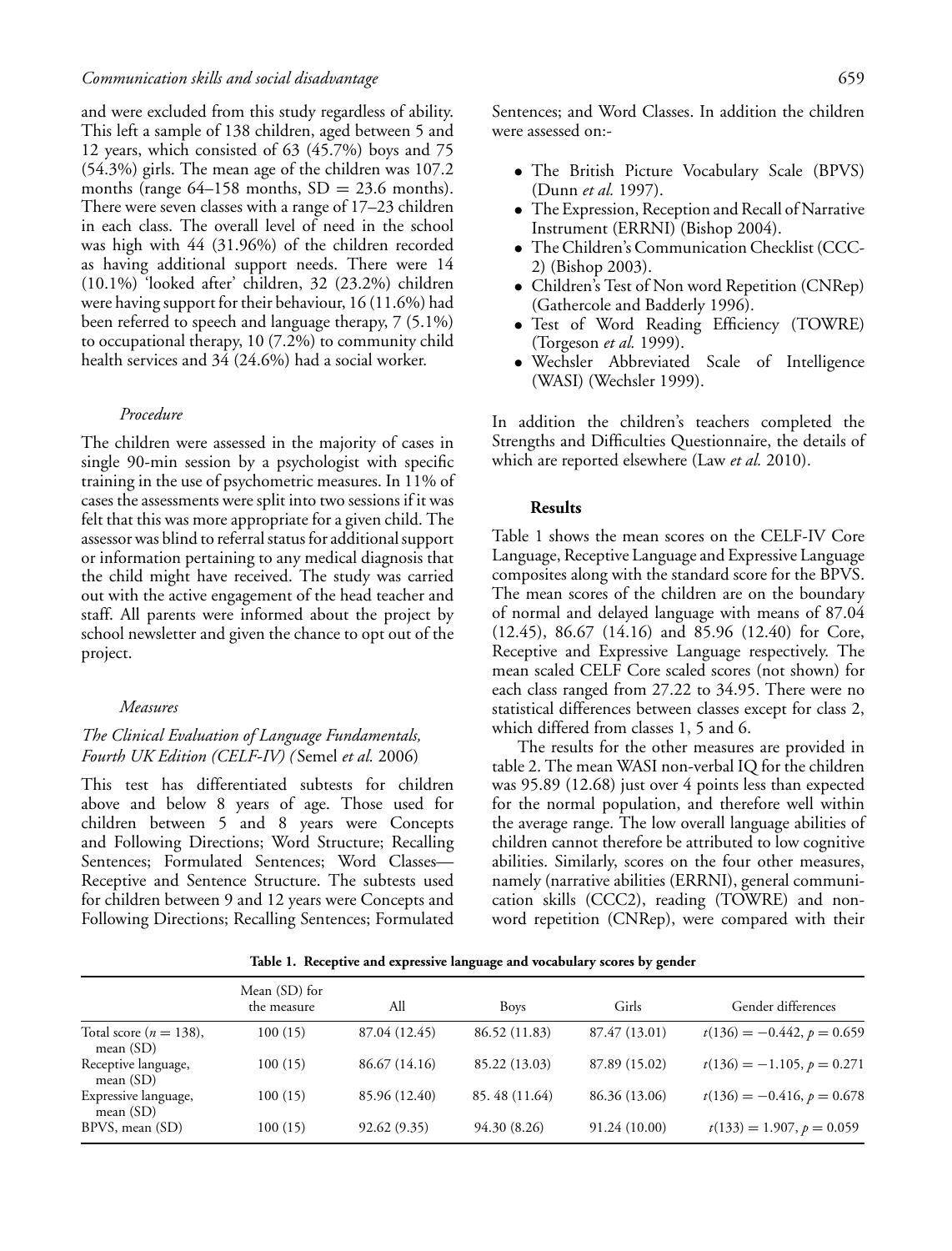| Table 2. Non verbal skills, non-word repetition, narrative, communication reading and non-word repetition scores by gender |  |  |  |  |  |  |
|----------------------------------------------------------------------------------------------------------------------------|--|--|--|--|--|--|
|----------------------------------------------------------------------------------------------------------------------------|--|--|--|--|--|--|

| Test $(n)$                                                          | Mean (SD) for<br>the measure | All            | <b>Boys</b> | Girls  | Gender difference            |
|---------------------------------------------------------------------|------------------------------|----------------|-------------|--------|------------------------------|
| WASI $(n = 131)$ , mean (SD)                                        | 100(15)                      | 95.89 (12.68)  | 95.8        | 95.97  | $t(129) = 0.079, p = 0.938$  |
| Block Design, mean (SD)                                             | 50(10)                       | 50.72 (8.34)   | 51.17       | 50.35  | $t(129) = 0.56, p = 0.576$   |
| Matrix Reasoning, mean (SD)                                         | 50(10)                       | 43.98 (10.78)  | 43.53       | 44.36  | $t(129) = -0.44, p = 0.661$  |
| ERRNI Initial Storytelling (131), mean<br>(SD)                      | 100(15)                      | 93.68 (14.53)  | 91.56       | 95.42  | $t(129) = -1.520, p = 0.131$ |
| ERRNI Recall Storytelling (131), mean<br>(SD)                       | 100(15)                      | 93.12 (16.92)  | 91.19       | 94.71  | $t(129) = -1.249, p = 0.214$ |
| ERRNI Forgetting (98), mean (SD)                                    | 100(15)                      | 99.4 (13.89)   | 98.95       | 99.75  | $t(96) = -0.279, p = 0.781$  |
| ERRNI Comprehension (131), mean<br>(SD)                             | 100(15)                      | 97.49 (13.14)  | 95.86       | 98.82  | $t(120) = -1.284, p = 0.202$ |
| CCC2 GCC (125), mean (SD)                                           | 100(15)                      | 73.50 (22.64)  | 74.31       | 72.86  | $t(123) = 0.355, p = 0.723$  |
| TOWRE Word Reading Efficiency<br>Standard Score (131), mean (SD)    | 100(15)                      | 96.72(14.4)    | 95.66       | 97.58  | $t(129) = -0.759, p = 0.449$ |
| TOWRE Sight Word Efficiency Standard<br>Score $(131)$ , mean $(SD)$ | 100(15)                      | 95.60(12.8)    | 94.59       | 96.42  | $t(129) = -0.809, p = 0.420$ |
| CNRep ( $n = 63$ ), mean (SD)                                       | 100(16)                      | 105.61 (13.42) | 106.8       | 104.45 | $t(59) = 0.68, p = 0.5$      |

| Table 3. Association of test scores $(r)$ |  |  |
|-------------------------------------------|--|--|
|-------------------------------------------|--|--|

|                                              | <b>CELF IV</b><br>Core<br>language |             |           | WASI      |           | <b>ERNNI</b> | CCC <sub>2</sub> |             | <b>TOWRE</b> |            |
|----------------------------------------------|------------------------------------|-------------|-----------|-----------|-----------|--------------|------------------|-------------|--------------|------------|
|                                              |                                    | <b>BPVS</b> | <b>BD</b> | <b>MR</b> | <b>IS</b> | <b>RS</b>    | GCC              | <b>SIDC</b> | <b>SWE</b>   | <b>PDE</b> |
| CELF IV Core language                        | 1.000                              |             |           |           |           |              |                  |             |              |            |
| <b>BPVS</b>                                  | $0.561**$                          | 1.000       |           |           |           |              |                  |             |              |            |
| WASI Block Design                            | $0.314**$                          | $0.617**$   | 1.000     |           |           |              |                  |             |              |            |
| WASI Matrix Reasoning                        | $0.427**$                          | $0.678**$   | $0.431**$ | 1.00      |           |              |                  |             |              |            |
| <b>ERRNI</b> Initial Storytelling            | $0.192*$                           | $0.492*$    | $0.5***$  | $0.409**$ | 1.000     |              |                  |             |              |            |
| <b>ERRNI</b> Recall Storytelling             | $0.352**$                          | $0.299**$   | $0.232**$ | $0.19*$   | $0.352**$ | 1.000        |                  |             |              |            |
| CCC-2 GCC                                    | $0.495**$                          | 0.145       | $0.274**$ | $0.309**$ | 0.156     | 0.084        | 1.00             |             |              |            |
| CCC-2 SIDC                                   | $-0.252**$                         | $-0.197*$   | $-0.207*$ | $-0.137$  | $-0.169$  | $-0.104$     | $-0.169$         | 1.00        |              |            |
| TOWRE Sight Word<br>Efficiency               | $0.321**$                          | $0.782**$   | $0.637**$ | $0.606**$ | $0.498**$ | $0.239**$    | $0.250**$        | $-0.2^*$    | 1.000        |            |
| <b>TOWRE Phonemic</b><br>Decoding Efficiency | $0.352**$                          | $0.717**$   | $0.589**$ | $0.877**$ | $0.435**$ | $0.175*$     | $0.277** -0.145$ |             | $0.916**$    | 1.000      |
| <b>CNREP</b>                                 | $0.390**$                          | $0.698**$   | 0.543     | $0.482**$ | $0.446**$ | $0.242**$    | $0.207*$         | $-0.296**$  | $0.664**$    | $0.583**$  |

Notes: ∗∗*p* < 0.01 and <sup>∗</sup>*p* < 0.05. SIDC, social interaction deviancy composite, SWE, single word efficiency, PDE, phonemic coding efficiency

respective standardization samples. Finally, we examined the CNRep scores of the children who fell within the age range of the standardization sample—below 108 months. For the 63 children within the age range the mean standard score was 105.61 (SD 13.43). As both tables 1 and 2 indicate, no gender differences were identified for any of the measures with a slight advantage to the girls for all but BPVS, CNRep and CCC.

Of course, one of the potentially complicating factors is the level of overlap between the different measures (table 3). One of the most interesting findings is that, although the children's CCC2 GCC score is associated with CELF IV, and WASI it is not associated with other measures. It is noteworthy that while the CNrep association with BPVS is a little higher than that reported across a number of studies in the test manual, the relationship between CNRep and the WASI Block design and matrix reasoning are almost identical to the associations reported by the test's authors to a test of digit span (Wechsler 1999).

We then looked at the number of children whose language skills fell outside the normal range for their age. Following the psychometric convention used by Locke *et al.* (2002) we grouped children on CELF IV into those with moderate language delay (scoring 1– 1.5 SD below the mean), moderate to severe language delay (1.5–2 SD below the mean), and severe language delay (scoring below 2 SD from the mean). As table 4 shows, 39.9% of children have any language delay, considerably higher than would be anticipated from the  $-1$  SD cut point (i.e. 16%) and 10% of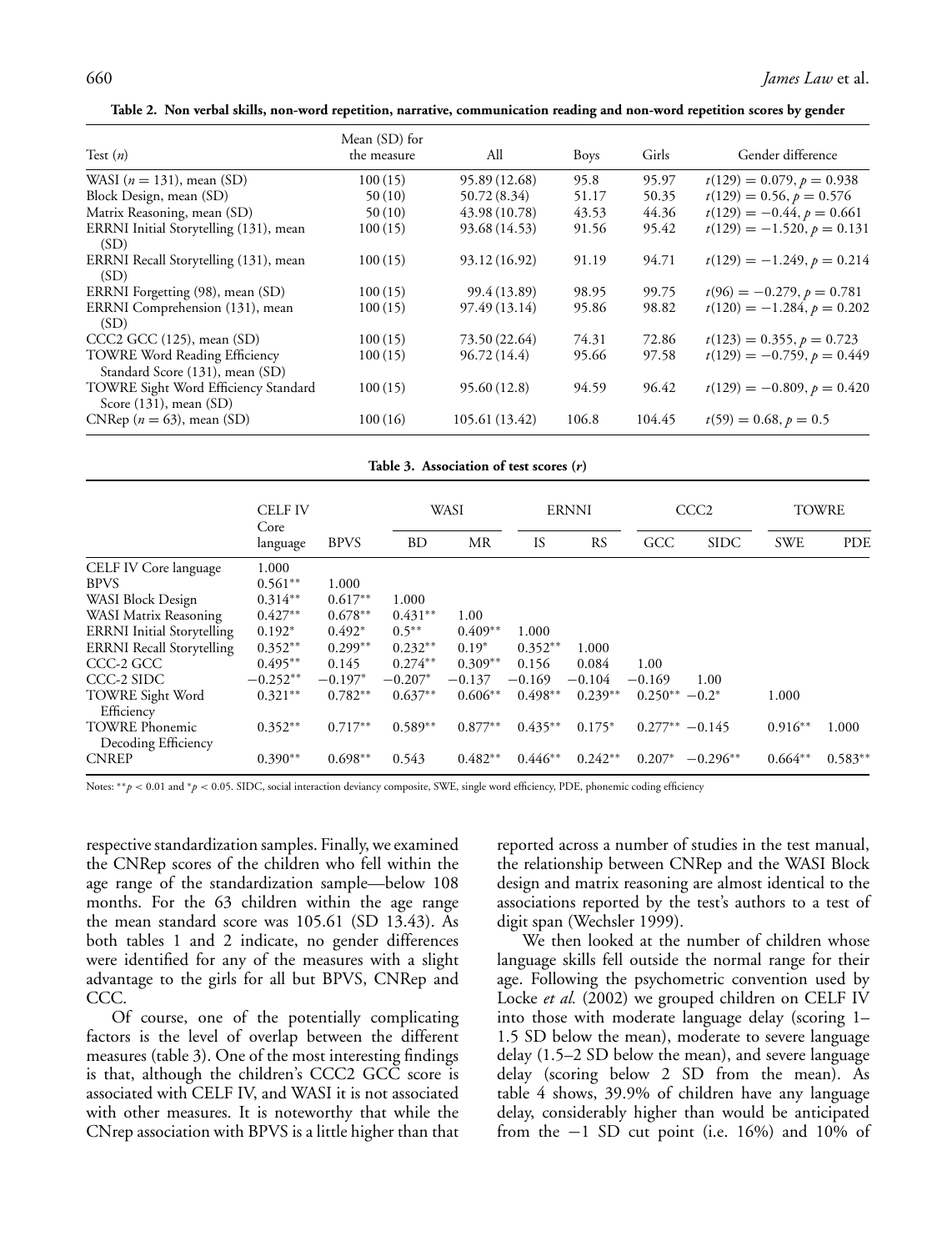|                           |                    | Boys             |      |                  | Girls |                  | All  |  |  |  |
|---------------------------|--------------------|------------------|------|------------------|-------|------------------|------|--|--|--|
| Number of children tested |                    | $\boldsymbol{n}$ | $\%$ | $\boldsymbol{n}$ | $\%$  | $\boldsymbol{n}$ | $\%$ |  |  |  |
| Total                     | Moderate           | 13               | 20.6 | 16               | 21.3  | 29               | 21.0 |  |  |  |
|                           | Moderate to severe | 6                | 9.5  |                  | 9.3   | 13               | 9.4  |  |  |  |
|                           | Severe             | 6                | 9.5  |                  | 9.3   | 13               | 9.4  |  |  |  |
|                           | Total              | 25               | 39.7 | 30               | 41.3  | 55               | 39.9 |  |  |  |
| Receptive                 | Moderate           | 11               | 17.5 | 10               | 13.3  | 21               | 15.2 |  |  |  |
| language                  | Moderate to severe | 10               | 15.9 |                  | 9.3   | 17               | 12.3 |  |  |  |
|                           | Severe             |                  | 11.1 | 10               | 13.3  | 17               | 12.3 |  |  |  |
|                           | Total              | 28               | 44.4 | 27               | 40.0  | 55               | 39.9 |  |  |  |
| Expressive                | Moderate           | $\Omega$         | 14.3 |                  | 9.3   | 16               | 11.6 |  |  |  |
| language                  | Moderate to severe | 11               | 17.5 | 16               | 21.3  | 27               | 19.6 |  |  |  |
|                           | Severe             |                  | 11.1 | 8                | 10.7  | 15               | 10.9 |  |  |  |
|                           |                    |                  |      |                  |       |                  |      |  |  |  |

Total 27 42.9 31 36.0 58 42.0

**Table 4. Percentages of children suffering from moderate, moderate to severe, and severe language delays in receptive, expressive and core language abilities**





children have a severe language delay (i.e. below −2 SD) where the comparable figure from the standardization would be approximately 2%.

The scale of the difficulties becomes even clearer when language-age equivalents are considered. We illustrate this with two plots from CELF IV (Concepts and Following Directions and Recalling Sentences) in figure 1, selected because they represent receptive and expressive skills respectively and because they are two of the scales that are consistent across both versions of the test. It shows the age-equivalent scores in comparison with age in months for boys and girls. The diagonal line represents where children should be placed if they are scoring at the level according to their age. If the dots are above the line, the children are scoring above their age on the subtest in question, and if they are below the line the children are scoring below their age. It is clear that the majority of children are falling below their age equivalents on these particular scales, although there is considerable variability both within and between classes.

 $12<sub>0</sub>$ 

 $\circ$ 

 $\Box$ Box

 $\epsilon$ 

 $\epsilon$ 

ுஃஃ

 $\Box$ 

 $\Box$ 

 $\sim$ 

 $\sim$  $\Box$ 

e≍o

 $10<sub>c</sub>$ 

Age in months

 $\circ$  $\Box$ 

≨ந⊐

 $\circ$  $\Box$ 

> $_{\square}^{\text{o}}$  $\overline{a}$

 $\sim$ 

 $\Box$ 

 $140$ 

 $\Box$ 

 $\overline{c}$ 

To address the question of how specific the children's difficulties were, we cross-tabulated three different cut points for the CELF IV Core language Score and the WASI Non Verbal performance score (table 5).

Eighty-two children (62.5%) obtained scores within normal limits on CELF IV and 111 (84.7%) scored within normal limits on WASI. Forty-nine children (37.4) scored below average on the CELF IV leaving eleven children (8.3%) who scored outside the normal range on both scales. We then operationalized a group of children with SLI using conventional discrepancy criteria with the level of difficulty set at −1.5 SD below the mean. We see that 16 children (11.6%) meet this criterion. This is rather more than might be anticipated given the commonly cited figure of 7.4% (Tomblin *et al.* 1997). Interestingly, Fazio *et al.* (1996) reported the figure of 4.65% of children meeting the criteria

Gende

 $O$  male<br>  $O$  female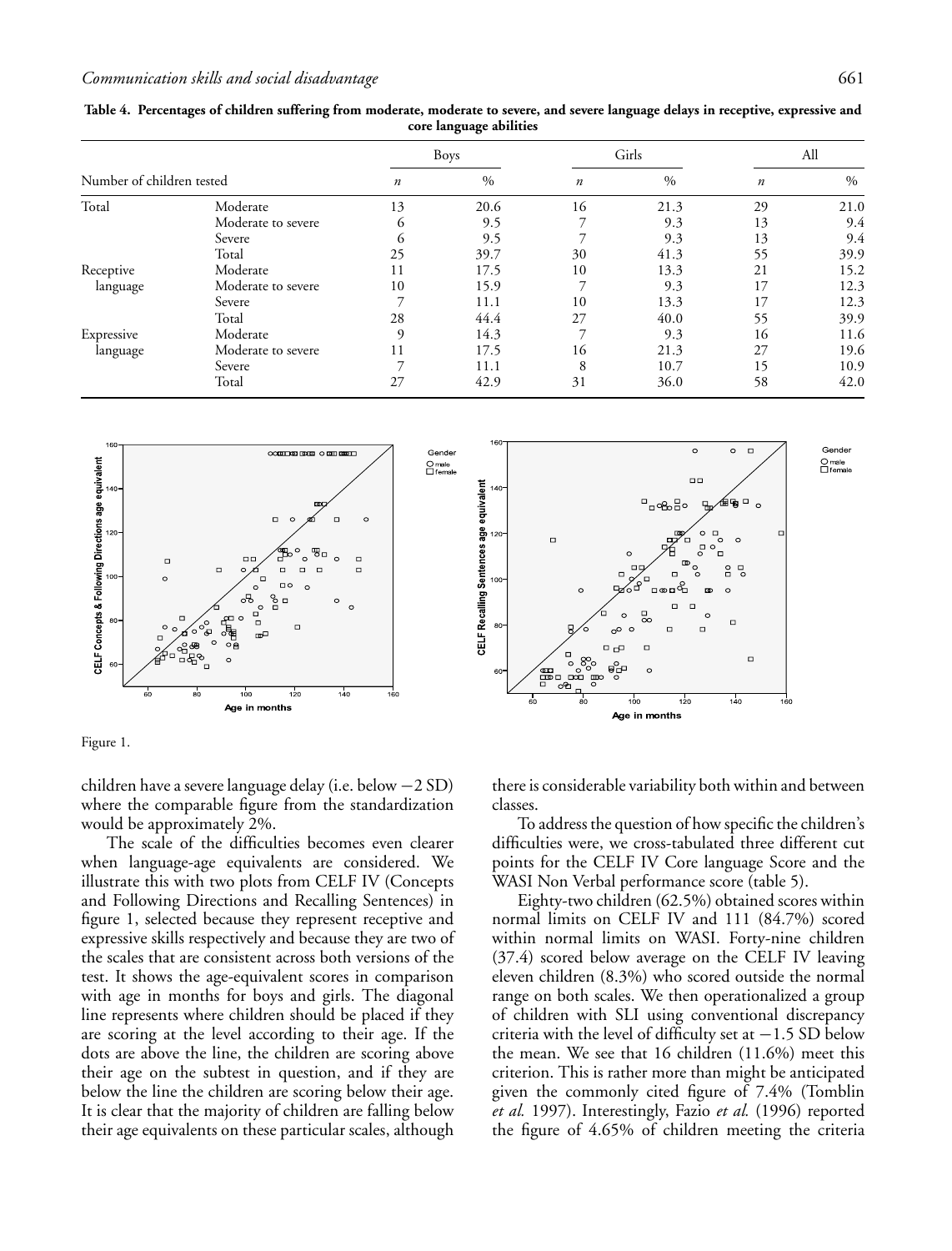**Table 5. Comparison of language and non-verbal scores**

|                       |                      | WASI performance IQ cut off scores                                      |    |  |  |       |  |  |
|-----------------------|----------------------|-------------------------------------------------------------------------|----|--|--|-------|--|--|
|                       |                      | Within normal limits $-1$ to $-1.5$ SD $-1.51$ to $-2$ SD Below $-2$ SD |    |  |  | Total |  |  |
|                       | Within normal limits |                                                                         |    |  |  | 82    |  |  |
| CELF IV Core language | $-1$ to $-1.5$ SD    | 22                                                                      |    |  |  | 24    |  |  |
| cut-off score         | $-1.51$ to $-2$ SD   | 10                                                                      |    |  |  | 13    |  |  |
|                       | $Below -2 SD$        |                                                                         |    |  |  | 12    |  |  |
|                       | Total                |                                                                         | 13 |  |  | 131   |  |  |

for SLI in a comparable sample combining both a discrepancy criteria and performance on a set of specific experimental procedures. Finally, we looked at which of these children had been in receipt of speech and language therapy services. The figure (i.e. 16) was the same but only two of the children with SLI using the criterion had been referred to speech and language therapy.

## **Discussion**

At one level the results from this study should give few surprises. The results for CELF IV and WASI were higher than CELF P (84.3) and BAS II (91.7) cited by Locke and colleagues, suggesting that this sample may not have been as 'disadvantaged' as those in Locke's sample, although the age differences between the samples remains an issue. Otherwise, the profile was strikingly similar in terms of the level of need and the disparity between language and nonverbal performance, notwithstanding the age of the children and the measures employed (Locke *et al.* 2002). However, this study goes further than Locke by examining a broader range of skills. It is clear that there is a rather mixed profile of performance in other areas. On the one hand the relatively 'normal' narrative and reading skills suggests that care needs to be taken in assuming that these skills are necessarily an area of weakness in this population. On the other hand the relatively low General Composite Score on the CCC 2 suggests that these children are generally quite immature in their communication skills.

The finding for non-word repetition is in line with the suggestion of Dollaghan and Campbell (1998) that there may be something about the phonological skills tapped by this type of task which makes them less susceptible to restricted environmental input, perhaps reflecting an inherent capacity rather than a learned skill. It may be that any link between social disadvantage is a function of the age of the child or indeed, as McDowell *et al.* (2007) suggest, that it is the combination of the two that is critical. It also may be a context-specific issue related to the strong pedagogical emphasis on phonological processing skills and the small class size in the school in question (a maximum of 23).

## *Study limitations*

The sample size was relatively small and confined to a specific area. It is unclear to what extent the findings would generalize. All the measures employed in the study are commonly used by speech and language therapy practitioners and psychologists, but not by teaching staff. It is unclear how these results map onto standard school assessments. Feedback to the school did not suggest that the results were markedly different from those measures that they used to monitor the children, but the level of overlap invariably remains an issue when a range of constructs are being tapped. One of the potential limitations of the study is that the age range covered is relatively wide, raising the prospect of age-related differences in response to the test material and the relatively small number of children in each class increasing the risk of uneven variability across the group. Finally, we need to comment on the age range of the measures used. We have the specific issue of the change of the subtests used above and below 8 years of the CELF IV, although it is difficult to interpret this as problematic from the results. We would also note that although ERNNI does cover the whole age range, the author of the test suggests that it may not be as useful for younger children (up to 6 years). Although the mean scores for the children in this study were rather lower than the average for the population, this does not appear to have represented a major concern.

## *Implications for practice and policy*

The results point clearly to the high level of language need in the population concerned, despite the very positive orientation towards appropriate instructional methods in the school concerned. It is evident that oral language skills should continue to be instructed, encouraged and monitored in the early years, and probably well beyond the conventional 'speaking and listening' goals commonly adhered to within the English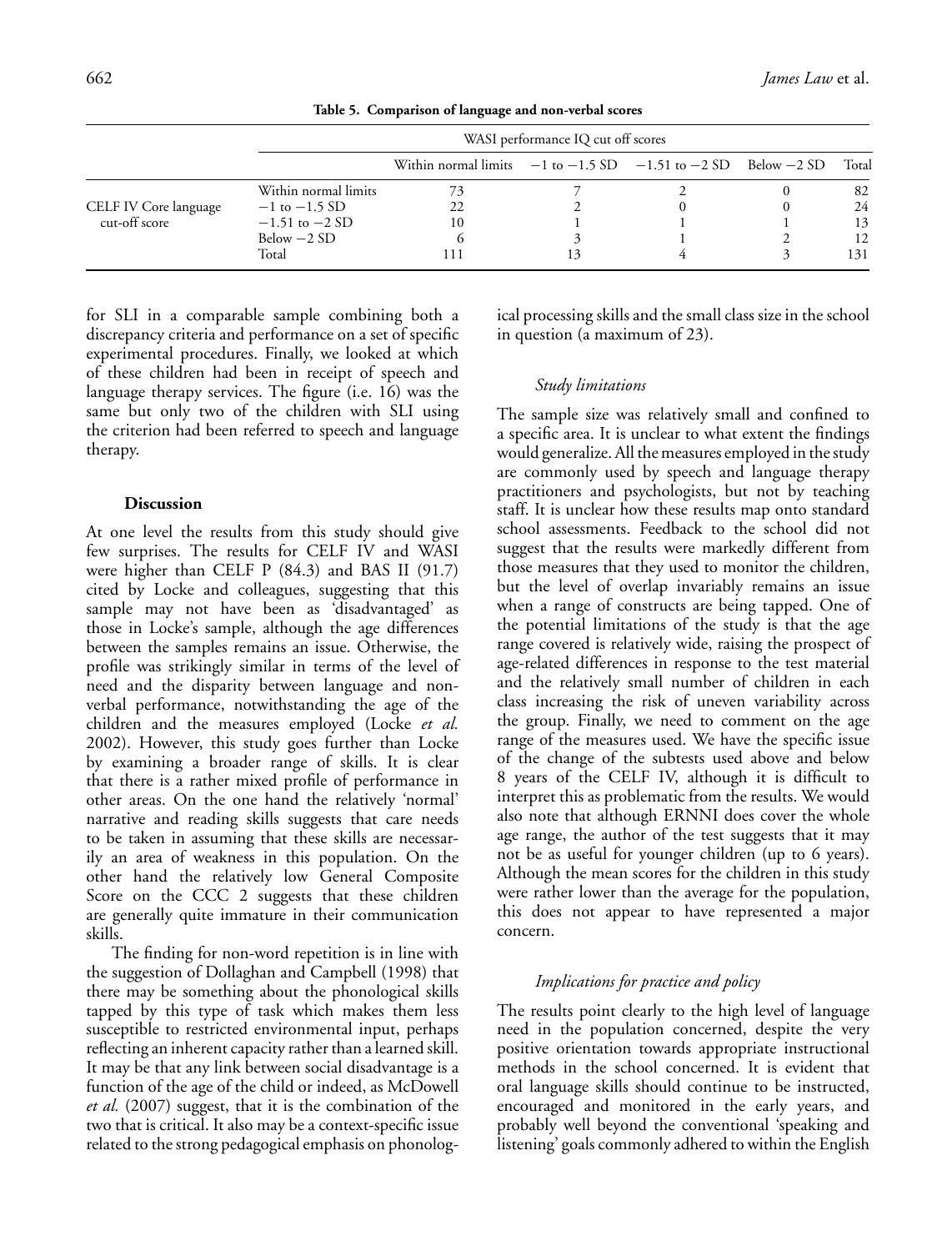#### *Communication skills and social disadvantage* 663

National Curriculum. There are various routes through which this may be achieved both within the school system and through support services such as speech and language therapy. However, it is important to stress that the sheer number of children identified in this and the other cited studies makes a clinical 'referral' model of service delivery impractical. In terms of the delivery of health services we are really looking at a 'public health' model in which the responsibility for enhancing speech and language skills becomes the remit of all school staff supported by speech and language therapy services and psychology services where appropriate. Locke and colleagues have argued that the focus on the compulsory literacy and numeracy hour within the English educational system, while promoting the skills in question, effectively reduced the attention paid to oral language skills, although it is less easy to say that this is true in Scotland where oral language skills have remained a priority.<sup>1</sup> A great deal of energy and resources are already directed towards this type of enterprise especially in the early years (Clegg and Ginsborg 2006), but their application is often inconsistent and their impact is rarely evaluated.

#### **Conclusions**

This study has clearly demonstrated from the assessment of a community sample of children living in one of the most disadvantaged areas in Scotland that children in low socio-economic groups are especially vulnerable to having structural language delays in primary school even given all the additional support that such children receive in terms of nursery provision and additional curriculum support. This issue needs to be tied to current educational policy and practice so that teachers are aware of the level of speech, language and communication need in these children. The results also have implications for the potential long-term outcomes for these children and their ability to exploit the curriculum and to flourish as individuals.

#### **Acknowledgements**

**Declaration of interest:** The authors report no conflicts of interest. The authors are responsible for the content and writing of the paper.

#### **Note**

1. See http://www.ltscotland.org.uk/curriculumforexcellence/ curriculumoverview/index.asp/.

#### **References**

BERCOW, J., 2008, *The Bercow Report: A Review of Services for Children and Young People (0–19) with Speech, Language*

*and Communication Needs* (Nottingham: DCSF) (available at: http://www.dcsf.gov.uk/bercowreview).

- BERNSTEIN, B., 2003, Social class, linguistic codes and grammatical elements. In B. Bernstein. *Class, Codes and Control Volume 1: Theoretical Studies Towards and Sociology of Language* (reprint of 1971 volume) (London: Routledge), 95–118.
- BISHOP, D. V. M., 2003, *The Children's Communication Checklist*, 2nd edn (London: The Psychological Corporation, Harcourt Assessment).
- BISHOP, D. V. M., 2004, *Expression, Reception and Recall of Narrative Instrument. ERNNI* (London: The Psychological Corporation, Harcourt Assessment).
- BISHOP, D. V. M. and EDMUNDSON, A., 1987, Language impaired four year olds: distinguishing transient from persistent impairment. *Journal of Speech and Language Disorders*, **52**, 156–173.
- BURT, L., HOLM, A. and DODD, B., 1999, Phonological awareness skills of 4 year old British children: an assessment and developmental data. *International Journal of Language and Communication Disorders*, **34**, 311–335.
- CLEGG, J. and GINSBORG, J. (eds), 2006, *Language and Social Disadvantage: Theory into Practice* (Chichester: Wiley).
- DOLLAGHAN, C. A. and CAMPBELL, T. F., 1998, Non-word repetition and child language impairment. *Journal of Speech, Language and Hearing Research*, **41**, 1136–1146.
- DOLLAGHAN, C. A., CAMPBELL, T. F., PARADISE, J. L., FELMAND, H. M., JANOSKY, J., PITCAIRN, D. N. and KURS-LASKY, M., 1999, Maternal education and measures of early speech and language. *Journal of Speech, Language and Hearing Research*, **42**, 1432–1443.
- DUNN, L. M., DUNN, L. M., WHETTON, C. and BURLEY, J., 1997, *The British Picture Vocabulary Scale*, 2nd edn (London: NFER Nelson).
- FAZIO, B. B., NAREMORE, R. and CONNELL, P., 1996, Tracking children from poverty at risk for specific language impairments: a 3 years longitudinal study. *Journal of Speech and Hearing Research*, **39**, 611–624.
- GATHERCOLE, S. and BADDERLY, A. D., 1996, *The Children's Test of Non Word Repetition* (London: The Psychological Corporation, Harcourt Assessment).
- GILMOUR, J., HILL, B., PLACE, M. and SKUSE, D. H., 2004, Social communication deficits in conduct disorder: a clinical and community survey. *Journal of Child Psychology and Psychiatry*, **45**, 967–978.
- Gross, J. (ed.), 2008, *Getting in Early: Primary Schools and Early Intervention* (London: The Smith Institute and the Centre for Social Justice).
- HART, B. and RISLEY, R. R., 1995, *Meaningful Differences in the Everyday Experience of Young American Children* (Baltimore, MD: Paul Brookes).
- KING, T. M., ROSENBERG, L. A., FUDDY, L., MCFARLANE, E., SIA, C. and DUGGAN, A. K., 2005, Prevalence and early identification of language delays among at-risk three year olds. *Journal of Developmental and Behavioral Pediatrics*, **26**(**4**), 293–303.
- LABOV, W., 1972, *Language in the Inner City: Studies in the Black English Vernacular* (Philadelphia, PA: University of Pennsylvania Press).
- LAW, J., RUSH, R., PARSONS, S. and SCHOON, I., 2009, Modelling developmental language difficulties from school entry into adulthood: literacy, mental health and employment outcomes. *Journal of Speech, Language and Hearing Research*, **52**, 1401–1416.
- LAW, J., RUSH, R., PARSONS, S. and SCHOON, I., forthcoming 2010, The relationship between gender, receptive language and literacy from school entry through to adulthood: findings from the BCS70 birth cohort.